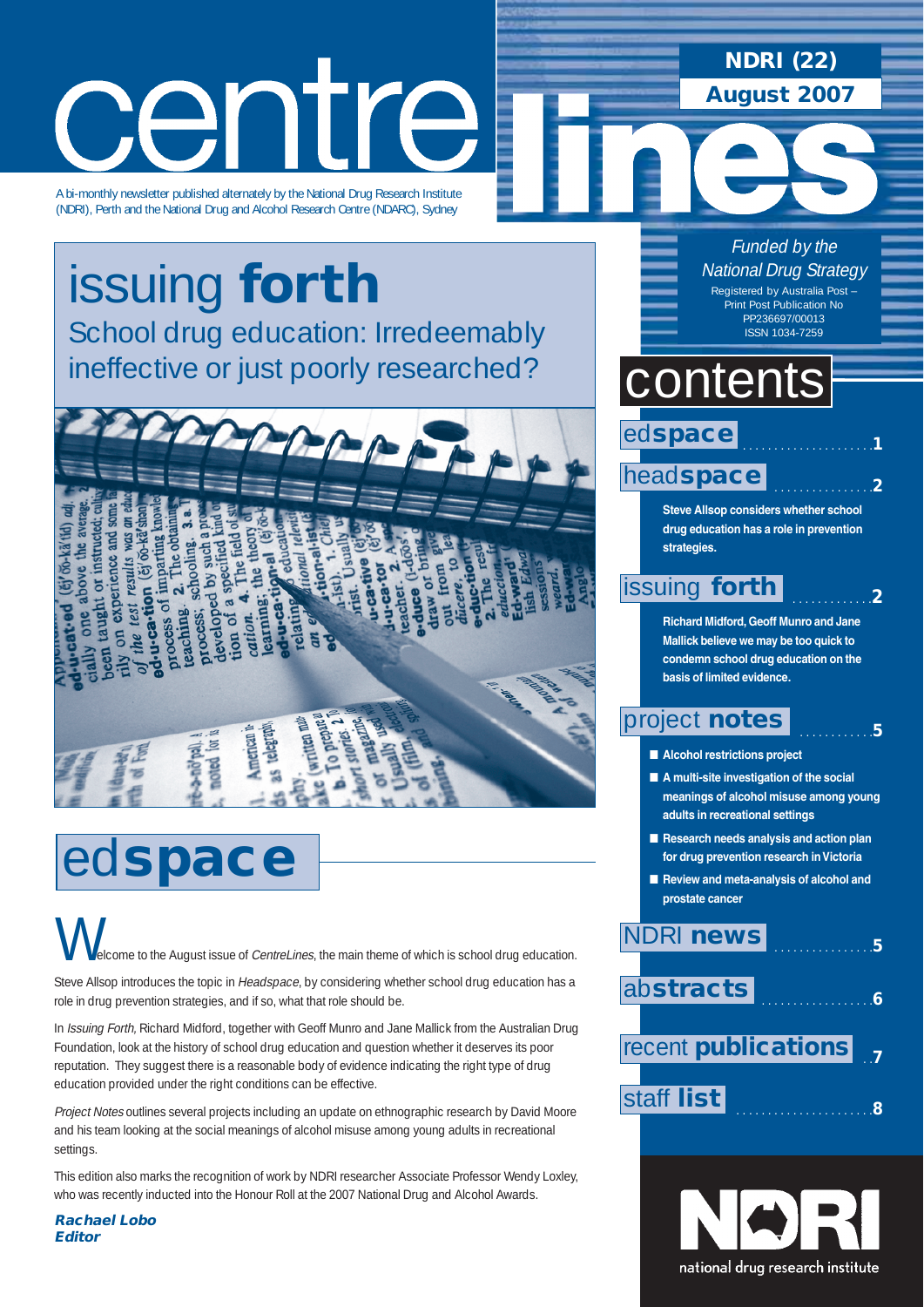# centre lines

# head**space**

### School drug education a place in prevention strategies?

School drug education is variously held up as central to any effective response to drug problems, or discarded as ineffective and a waste of time and resources. Unfortunately, the evidence base to support either contention has been not been strong, a situation compounded by the fact that, as Geoff Munro from the Australian Drug Foundation once observed, school-based responses to drug problems have been burdened by 'fantastic objectives'. More reasoned and reasonable objectives, and programs and evaluations designed in concert with these objectives, have resulted in a stronger evidence base compared to ten years ago. We now have advice on what to avoid, have identified some promising approaches, and have been able to develop some principles of good practice. It appears that well structured and adequately resourced initiatives do have impact, albeit a more modest impact than some would have claimed, and perhaps not enduring for as long some would have hoped. There is also no doubt that a range of other interventions have been found to have more significant impact on drug use (although again, not always as large or enduring an impact as hoped).

Young people have a right to be informed about the risks of drug use, the wisdom of avoiding use and preventing problems, and how to seek help if they do occur. Given that a large number of young people are affected by other people's drug use (eg parents, friends, other members of the community), they should also be informed about how to avoid and reduce risks from these quarters. Young people (and parents and teachers) also have a right to expect that any investment in drug education will be based on the best available evidence and, where that evidence is lacking, an investment made to develop new knowledge.

The broad range of identified risk and protective factors that influence drug use, and the experience of drug problems, should caution against overstating our expectations of school drug education programs and encourage us to avoid implementing and evaluating them in isolation from other initiatives. School-based drug education can only be a small part of prevention and harm reduction efforts because we also need to address factors such as alcohol and other drug availability; the needs of vulnerable families, children and communities; and economic and employment



opportunities. School drug education cannot combat poor housing, readily available alcohol and drugs, and poor community and family functioning. School drug education can be a component of integrated evidence-based prevention strategies in the broad community. In particular, drug education can be a component of whole-of-school approaches that include evidence-based school drug policy, management of the children and families who are at risk, and specific strategies to better engage vulnerable children in the school system.

The impact of drug interventions can be limited if they address specific risk factors in isolation. It is important that our strategies, and related evaluations, better reflect the complexity of drug use. Otherwise, we will continue to be burdened with narrow and competitive approaches, as opposed to more integrated, and effective, systems of prevention and treatment.

#### **Steve Allsop**

# issuing **forth**

### School drug education: Irredeemably ineffective or just poorly researched?

There has been debate on the value of school drug education dating back to the days of temperance education in late 19<sup>th</sup> century America. A group of scholars that made up the 'Committee of Fifty to Investigate the Liquor Problem' attacked the textbooks that purportedly provided scientific temperance instruction, for stating dubious theories as fact, espousing principles that were only partly true and presenting conclusions at odds with the latest and most accurate scientific research<sup>1</sup>. The modern era of drug education, beginning in the 1960s, was spurred by concern that if schools did not provide education, young people would be more open to the influence of drug dealers<sup>2</sup>. Providing factual information on harmful effects of drugs was seen as the way to prevent uptake<sup>3</sup>. As evidence mounted on the ineffectiveness of the information approach it was replaced by 'affective' education, which focused on self-esteem, decision-making, values clarification, stress management and goalsetting<sup>3, 4</sup>. Once again, however, the evidence indicated no demonstrable change in drug using behaviour<sup>3</sup>.



A new generation of school drug education programs, drawing on social modelling theory, began appearing in the 1980s<sup>5</sup>. The rationale for this social influence approach was that young people begin to smoke, drink and use other drugs because of social pressure from a variety of sources - the mass media, their peers, and even aspirational images they have of themselves. In order to resist this pressure, young people need to be inoculated by prior exposure to counter-arguments and have the opportunity to practise responses. Unlike previous approaches, some of these social influence programs did report modest reductions in student drug use<sup>6</sup>.

Most well regarded, contemporary school drug education programs are based on the social influence approach, but Gorman<sup>3, 7, 8</sup> has repeatedly made the point that evaluation of these programs does not meet the standard of scientific hypothesis testing. He has identified practices such as multiple sub group analysis, post hoc sample refinement, attrition rates not calculated from baseline, changing





the dependent variable to get a more favourable outcome, and employing less rigorous statistical criteria such as one-tailed tests and p values of 0.1.

Do these flaws in past drug education efforts condemn the approach as a waste of time and effort? Gorman<sup>3</sup> did not suggest school drug education should be abandoned on the basis of his findings; rather he seemed to be arguing for greater scientific rigour. Others, however, see this implication. Craplet<sup>9</sup> was particularly concerned about the future of alcohol education if it becomes accepted wisdom that education is not effective prevention. He saw the likely consequences as a reduction in funding and a devaluing of both the strategy and the workers who implement it. In turn this could lead to the abandonment of education as a prevention strategy, which then leaves the field open to the alcohol industry.

The criticism that so concerned Craplet<sup>9</sup>, because it is both authoritative and unambiguous, was made by Babor and his colleagues<sup>10</sup> in their book, Alcohol: No Ordinary Commodity. In chapter 16 the authors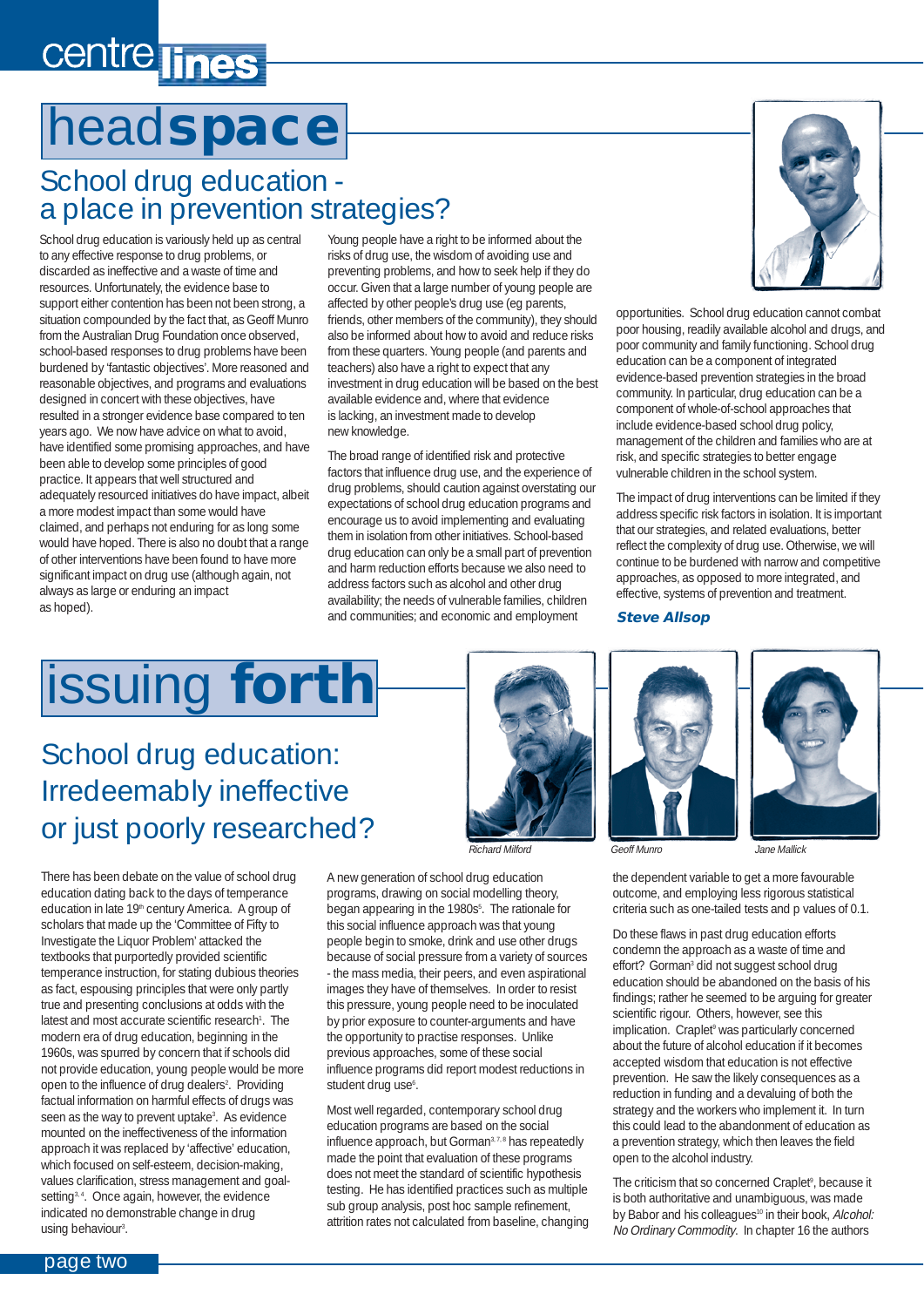# issuing **forth continued..**

rated prevention strategies on the basis of evidence of effectiveness. School alcohol education was assigned the lowest effectiveness ranking – evidence indicates a lack of effectiveness. Craplet has argued for a more cautious approach in deciding upon the merits of school alcohol education, suggesting that even without evidence there are still compelling philosophical reasons for continuing provision. While Craplet's arguments have merit from a therapeutic perspective they do not address the very real scientific concerns about school drug education raised by Gorman, Babor and others. However, these are capable of being addressed on their own terms.

The conclusion drawn by Babor and his colleagues<sup>10</sup> was challenged at the time by Jernigan<sup>11</sup> as overreaching the evidence on which it was based, and for assessing the worth of education in isolation, rather than as a component within the broader community response that shapes normative use. This issue of over-reaching the evidence has been taken up in more detail by Foxcroft<sup>12</sup>. He was the primary author of the Cochrane review of alcohol prevention for young people13, 14 that Babor and colleagues substantially drew upon to justify their conclusions. He asserted that the findings from the Cochrane review indicated not so much evidence of ineffectiveness, but an 'absence of evidence'. This is a fundamentally different interpretation of the research literature and carries with it the implication that more investigation is needed in the area of school drug education, rather than dismissing the activity out of hand.

We would like to add a couple of other considerations to the debate on the 'worthiness' of drug education. Firstly, meta-analyses of individual drug education studies consistently indicate that methodologically sound drug education interventions, with certain characteristics, do stop or delay the onset of use in a small proportion of students exposed to the program15, 16, 17, 18, 19. This should be considered a promising achievement for a population prevention strategy. White and Pitts<sup>19</sup> illustrate this point quite elegantly. Their metaanalysis of well conducted studies calculated a combined effect size of 0.037, which means that only 3.7% of those receiving the education would delay use or not use. They compared this, however, with an investigation into the effect of aspirin on heart attack rates that was discontinued when an effect size of 0.034 was reached, because it was considered unethical to withhold this treatment from the controls. Secondly, the effectiveness of drug education has typically been assessed in terms of abstinence goals. However, given the high prevalence of alcohol and cannabis use by students, there is a cogent argument for looking at harm reduction as an additional or alternative measure of effectiveness. Put simply, education may not stop a young man drinking a six pack of beer at a party, but if it persuaded him to get home afterwards without driving or convinced his friends to take care of him while he was intoxicated, it may be worthwhile. The School Health and Alcohol Harm Reduction Project (SHAHRP) provides research evidence of this differential effectiveness<sup>20</sup>. At final follow up, 17

months after program completion, students who received the alcohol education were only 4.2% less likely to consume at risky levels, whereas they were 22.9% less likely to experience alcohol related harm.

We suggest there is actually a reasonable body of evidence that indicates the right type of drug education provided under the right conditions can be effective. However, understanding how to provide school drug education that makes a difference on a mass scale requires further research to fill in the gaps. Demonstration studies that combine elements identified as effective in systematic reviews and meta-analyses need to be undertaken, and given Jernigan's<sup>11</sup> concern about education being evaluated in isolation, exploration of the prevention effects of drug education in the context of school wide support and as part of a whole of community approach is warranted. In addition, there needs to be replication and extension of the harm reduction approach taken by SHAHRP.

Finally, we suggest there is a need to consider what it would be useful to know about drug education and how best to find this out. Defining the value of drug education in terms of narrow behaviour change, measured by means of positivist experimental studies, derives from health culture not education. New methodologies need to be considered and trialled that are more sympathetic to education culture.

#### **Richard Midford, Geoff Munro<sup>a</sup> and Jane Mallick<sup>b</sup>**

a Director, Community Alcohol Action Network, Australian Drug Foundation

*<b>Director, Centre for Youth Drug Studies,* Australian Drug Foundation

### **References**

- **1. Mezvinsky, N.** (1961) Scientific Temperance Instruction in Schools. History of Education Quarterly, 1, 48-56.
- **2. President's Advisory Commission on Narcotic and Drug Abuse** (1963) Final Report. Washington, DC: US Government Printing Office.
- **3. Gorman, D. M.** (2003) Alcohol and Drug Abuse: The best of practices, the worst of practices: The making of science-based primary prevention programs. Psychiatric Services, 54, 1087-1089.
- **4. Kinder, B., Pape, N. and Walfish, S.** (1980) Drug and alcohol education. A review of outcome studies. International Journal of the Addictions, 15, 1035-1054.
- **5. Dielman,T. E.** (1994) School-based research on the prevention of adolescent alcohol use and misuse: Methodological issues and advances. Journal of Research on Adolescence, 4, 271–293.
- **6. Midford, R. and McBride, N.** (2004) Alcohol education in schools. In Heather N., Stockwell T. (Eds.) The Essential Handbook of Treatment and Prevention of Alcohol Problems, Chichester: John Wiley & Sons Ltd.
- **7. Gorman, D. M.** (1998) The irrelevance of evidence in the development of school-based drug prevention policy, 1986-1996. Evaluation Review, 22, 118-46.
- **8. Gorman, D. M.** (2002) The "science" of drug and alcohol prevention: The case of the randomized trial of the Life Skills Training program. International Journal of Drug Policy, 13, 21-26.
- **9. Craplet, M.** (2006) Open letter to my friends and colleagues. Addiction, 101, 450-3.
- **10.Babor,T., Caetano, R., Casswell, S., Edwards, G., Giesbrecht, N., Graham, K. et al.** (2003) Alcohol: No Ordinary Commodity. Oxford: Oxford University Press.
- **11.Jernigan, D.** (2003) Messages on alcohol matter. Comment on chapter 10: Regulating alcohol promotion, and chapter 11: Education and persuasion strategies. Addiction, 98, 1360-1362.
- **12.Foxcroft, D.** (2006) Alcohol education: absence of evidence or evidence of absence. Addiction, 101, 1057-1059.
- **13.Foxcroft, D., Ireland, D., Lowe, G. and Breen, R.** (2002) Primary prevention for alcohol misuse in young people. The Cochrane Database of Systematic Reviews. Issue 3, 2002, CD003024.
- **14.Foxcroft, D., Ireland, D., Lister-Sharp, D., Lowe, G. and Breen, R.** (2003) Longer-term primary prevention for alcohol misuse in young people: a systematic review. Addiction, 98, 397-411.
- **15.Faggiano, F.,Vigna-Taglianti, F. D.,Versino, E., Zambon, A., Borraccino, A. et al.** (2005) School-based prevention for illicit drugs' use (Review). The Cochrane Database of Systematic Reviews. Issue 2, 2005, CD003020.
- **16.Stead, M. and Angus, K.** (2004) Literature Review into the Effectiveness of School Drug Education. Edinburgh: Scotish Executive, Education Department.
- **17.Tobler, N. S., Lessard,T., Marshall, D., Ochshorn, P. and Roona, M.** (1999) Effectiveness of school-based drug prevention programs for marijuana use. School Psychology International, 20, 105-137.
- **18.Tobler, N. S., Roona, M. R., Ochshorn, P. M., Diana, G., Streke, A.V. et al.** (2000) Schoolbased adolescent drug prevention programs: 1998 meta-analysis. The Journal of Primary Prevention, 20, 275-336.
- 19. White, D. and Pitts, M. (1998) Educating young people about drugs: A systematic review, Addiction, 93, 1475-1487.
- **20.McBride, N., Farringdon, F., Midford, R., Meuleners, L. and Phillips, M.** (2004) Harm minimization in school drug education: Final results of the School Health and Alcohol Harm Reduction Project (SHAHRP). Addiction, 99, 278-291.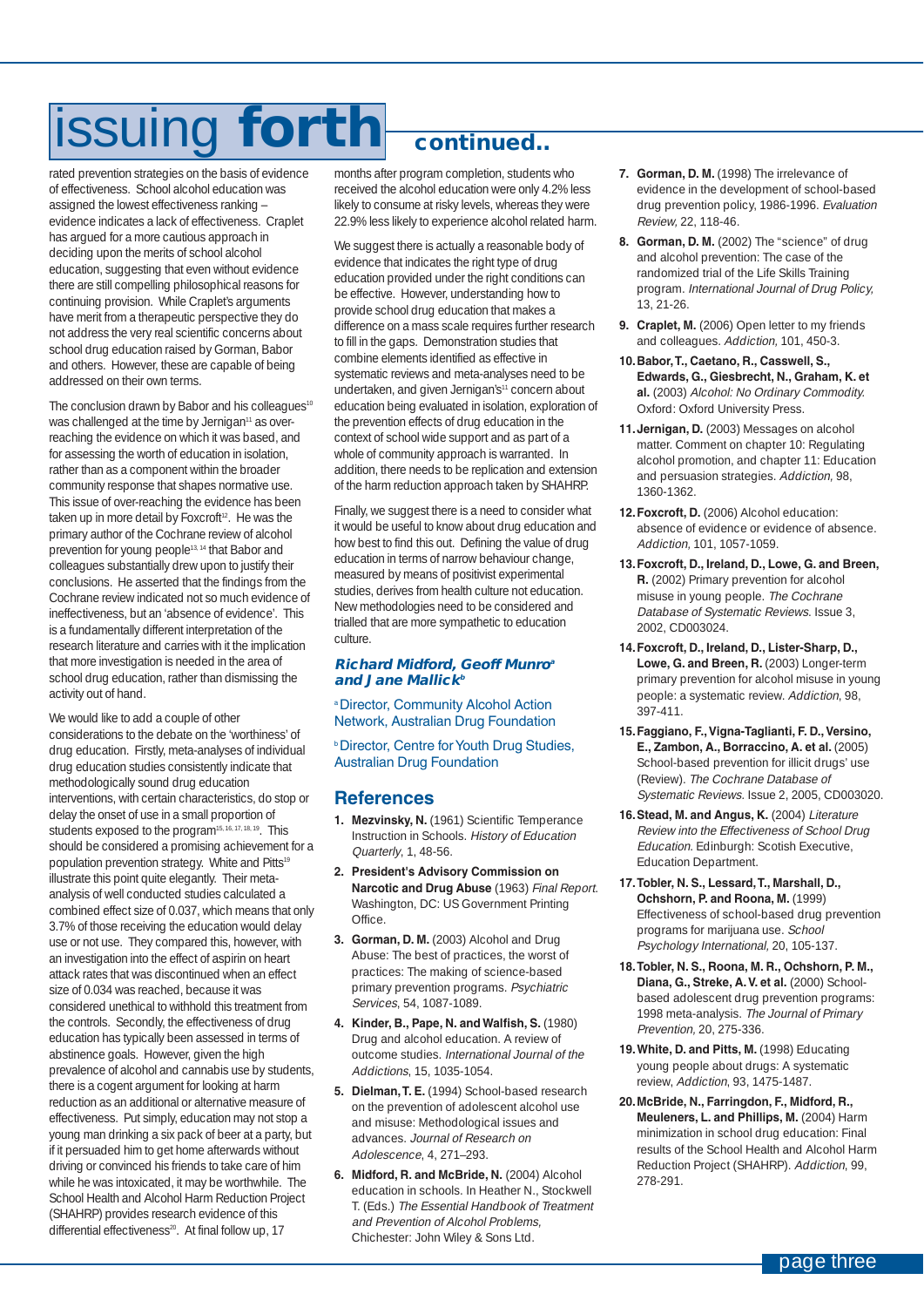# centre lines

# project **notes**

### Alcohol restrictions project

#### **Tanya Chikritzhs, Dennis Gray and Zaza Lyons**

The aim of this project was to review the evidence for the effectiveness of restrictions on the sale or supply of alcohol in reducing alcohol-related harm. The specific objectives were to:

- Evaluate the effectiveness of current and recent liquor licensing interventions to reduce alcoholrelated harm through restricting the sale and supply of alcohol:
- Identify which types of alcohol sale and supply restriction strategies would be potentially effective in both metropolitan and regional and remote areas; and
- Identify the potentially most effective restriction strategies for Western Australian communities, particularly outside the Perth metropolitan area in regional and remote centres and communities with high levels of alcohol-related harm.

An extensive and detailed review of the effectiveness of current and past alcohol restrictions throughout Australia including published and grey literature has been completed. The final report, including recommendations for 'best practice' suitable for a range of communities and environments (eg metropolitan regions as distinct from rural and remote Indigenous communities), is in its final stages of completion. This will serve as an important source of information for evidence-based alcohol policy in Australia. The project was funded by the Western Australian Department of Health and the Alcohol Education and Rehabilitation Foundation, and supported in-kind by the Western Australian Drug and Alcohol Office.

### A multi-site investigation of the social meanings of alcohol misuse among young adults in recreational settings

#### **David Moore, Jeremy Northcote and Jocelyn Grace**

This Alcohol Education and Rehabilitation Foundation-funded project aims to:

- Describe the social contexts and cultural meanings of alcohol use amongst young adults at nightclubs, hotels and private parties in Perth;
- Understand binge drinking, related risk activities and associated harms;
- Investigate the impact of social networks and life transitions on young adults' use of alcohol; and
- Inform harm reduction strategies that are suited to the social, cultural and spatial contexts of young adults' drinking.

The project involves several components:

- 1. Direct observation of young adults in leisure settings;
- 2. In-depth interviews with young adults;
- 3. In-depth interviews with relevant stakeholders; and
- 4. The formation of a Consultation Committee to assist with the translation of research findings into policy and practice.

Direct observation of the drinking practices and related activities of young adults at pubs, clubs and private parties began in October 2005, following the recruitment of project staff and receipt of ethics approval. This component of the project was coordinated by Dr Northcote and data collection was conducted, after a series of training workshops, by a team of 10 casual research assistants. It was completed in March 2007 and has produced 130 field reports (some 450 A4 pages of detailed notes) covering the drinking of 8 distinct social groups comprising approximately 60 young people. These reports focus on the social, cultural and spatial contexts of drinking practices and include extensive details of consumption (eg type of drink, rates of drinking); the social networks involved (eg age, gender, social relationships) and their activities throughout the evening (eg changes of venues, social interactions, including conflicts, conversations and mode of transport home); and the settings for the evening (eg venue type, numbers of patrons, behaviour of venue staff).

In-depth interviews with a sub-sample of those young adults observed in the fieldwork component of the project began in June 2006. These interviews, conducted by Dr Grace, complemented the direct observation by focusing on past and current drinking patterns, motivations for drinking and the social meanings constructed through drinking practices and related activities. This component of the project was also completed in March 2007 and produced interviews with 31 participants.

Some findings emerging from preliminary and ongoing analyses of the data derived from direct observation of, and in-depth interviews with, the research participants include:

- 1. The centrality of drinking to youthful social interaction and its role as a voluntary rite of passage;
- 2. The identification of a number of subcultures, largely based on preferred musical and venue

type, alcohol consumption patterns and whether alcohol is regularly or occasionally supplemented by illicit drugs;

- 3. A general awareness of potentially harmful situations, and of the need to take measures to avoid them;
- 4. The existence and regular deployment of welldeveloped, rational strategies for avoiding alcohol-related harm;
- 5. Strategies of mutual reliance between friends, particularly amongst young women, in order to implement harm reduction strategies; and
- 6. The inaccuracy of media representations of young adults as inevitably and unequivocally reckless, out-of-control and a danger to themselves and others, which ignore the variety of drinking and associated practices, and disregard the agency of young people.

We are currently engaged in the third component of the study, which will involve in-depth interviews with relevant stakeholders. These interviews will explore relevant issues relating to current and future management of alcohol-related risks, the management of venues and the appropriateness of current licensing regulations, and will also explore from other perspectives key issues emerging in the ongoing analysis of the observational and interview data. Dr Grace has completed 10 interviews with the managers of those licensed venues most popular with participants in the fieldwork component of the project. The interviews have produced some interesting preliminary findings, including:

- 1. Increased difficulty in hiring experienced security staff, due to the lucrative positions available as a result of the mining boom in WA;
- 2. Additional difficulties posed by responding to drug-related issues (eg methamphetamine, steroids);
- 3. Need for venues to create a convivial atmosphere through effective door and serving policies (eg good security, strict entry criteria, not serving trouble makers and dealing with them in friendly, non-confronting ways, banning persistent trouble makers); and
- 4. Possible changes in female drinking patterns and culture so that they are beginning to more closely mirror those of men (eg binge drinking).

Over the next 2-3 months, Dr Grace will also interview a sample of stakeholders in alcoholand/or youth-related policy, social work, law enforcement, health services and industry. Towards the end of 2007, once we have conducted further analysis of the research data, we will form a Consultation Committee involving key policy and practice stakeholders in WA in order to disseminate and discuss key findings and to ensure effective knowledge transfer.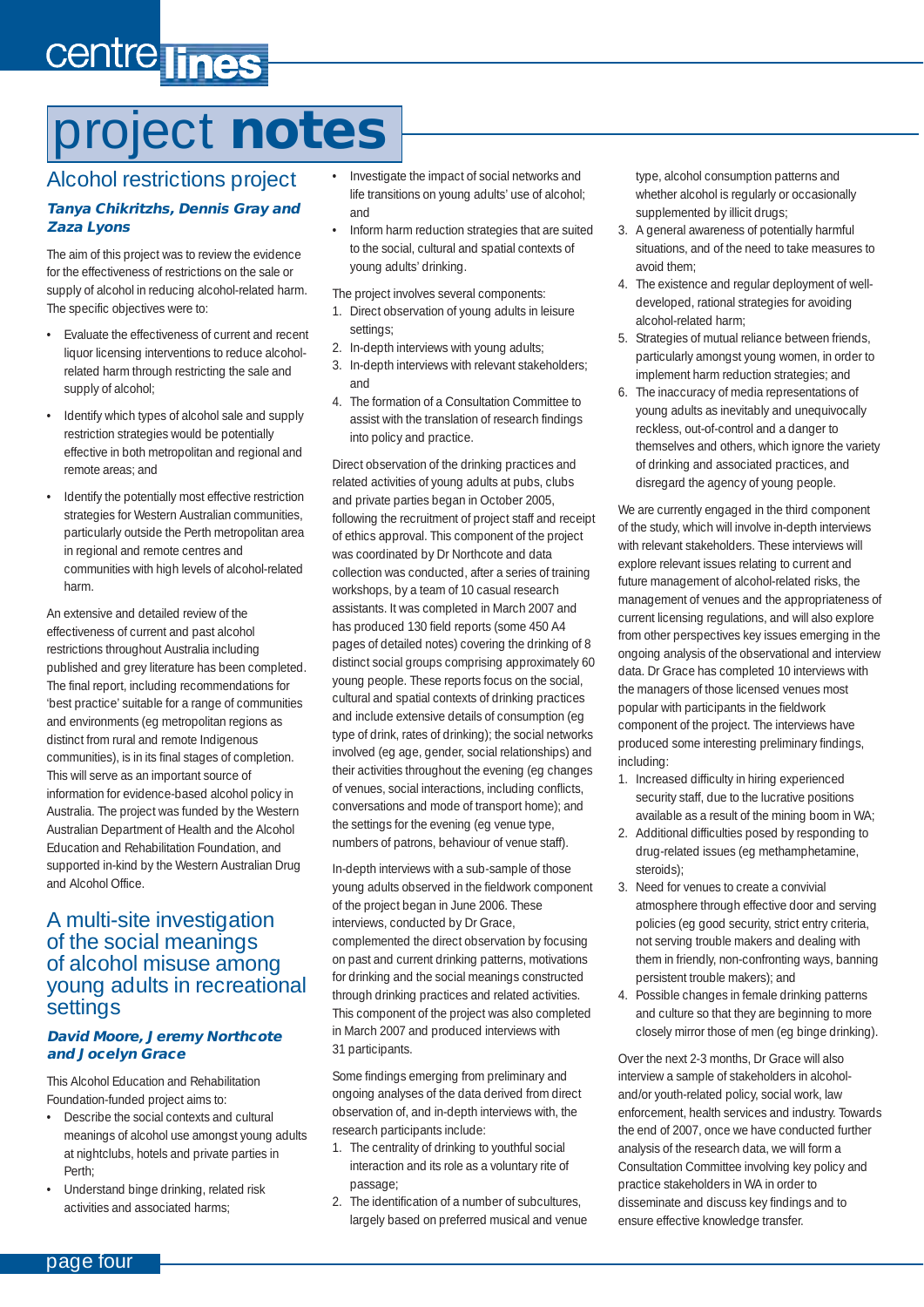# project **notes**

### Research needs analysis and action plan for drug prevention research in Victoria

#### **Wendy Loxley, Zaza Lyons, John Toumbourou and Cathy Bauld**

In 2006, the Premier's Drug Prevention Council of Victoria (PDPC) contracted NDRI and the Centre for Adolescent Health (CAH) at the Murdoch Children's Research Institute in Victoria to develop an action plan for drug prevention research in Victoria. The aim of this project was to identify and clarify where the PDPC could make the best strategic investment in research in order to have the most significant impact on preventing alcohol and drug related problems, in the short, medium and longer term.

The general approach to the task was consultation and literature review. Key informants were identified in consultation with the PDPC on the basis that they were generally recognised as expert in alcohol and drug issues, particularly in Victoria. Consultations focussed on major alcohol and drug use trends and future research needs.

The starting point for the literature review was the 'Prevention Monograph'<sup>1</sup>, which was developed

### **continued..**

previously by this research team and others for the Australian Government Department of Health and Ageing. The monograph was a comprehensive literature review and synthesis of the prevention of drug related harm in the general community, and the primary prevention of drug related harm among children and young people. The literature review for this project was also informed by several major Australian and international reports and reviews published in the last five years, including reports of recent inquiries into the use of volatile substances, amphetamine type stimulants, 'party drugs' and alcohol by the Victorian Government's Drugs and Crime Prevention Committee.

Work commenced with a review of recent epidemiology of alcohol and other drug (AOD) use by young people in Victoria, drawing extensively on a range of Victorian data sets. Establishing where research was needed in relation to the prevention of the use and harms of licit and illicit substances was the major focus for the review. Literature relating to the use and harms of AOD in a range of sub-populations was also identified and reviewed.

The review concluded with priorities for a strategic research agenda for the PDPC presented to three levels of specification: long-term priorities, medium-term objectives and suggested specific projects.

**1. Loxley,W.,Toumbourou, J., Stockwell,T., Haines, B., Scott, K., Godfrey, C., et al.** (2004) The prevention of substance use, risk and harm in Australia: A review of the evidence. National Drug Research Institute, Perth and Centre for Adolescent Health, Melbourne.

### Review and meta-analysis of alcohol and prostate cancer

#### **Tanya Chikritzhs, Kaye Fillmore, Tim Stockwell and Richard Pascal**

The relationship between alcohol and the development of prostate cancer is uncertain. Research study results have been mixed and most past reviewers have concluded no association. This study includes a comprehensive literature review and meta-analysis of the published literature on alcohol and prostate cancer with particular emphasis on outcomes as they relate to study design and methodology. The literature review and meta-analyses have been completed and study is currently being written-up as an invited paper for the journal of Molecular Nutrition and Food Research. The study is funded by the Australian Government Department of Health and Ageing.

### NDRI **news**

### **Honour for NDRI researcher**



Professor Wendy Loxley receiving her Honour Roll Award from Emeritus Professor Ian Webster AO, Patron of the Alcohol and other Drugs Council of Australia

NDRI researcher, Associate Professor Wendy Loxley, was delighted to be inducted into the prestigious Honour Roll at the 2007 National Drug and Alcohol Awards held in Sydney recently.

Professor Loxley was recognised as a highly regarded researcher and advocate of harm reduction, who has also been a mentor to a number of junior staff at NDRI. Her work over the past 20 years on developing and promoting the evidence on drug prevention has been credited with helping shape service provision in Australia and overseas.

In the late 1980s, when HIV/AIDS initially appeared among injecting drug users in Australia, Professor Loxley was involved in the first national prevalence study and did her PhD thesis on the behaviour of young drug users in relation to exposure to HIV.

"One of the biggest challenges in the field of alcohol and other drug use is taking out the emotion, the moralising and the politics, and replacing them with scientific evidence," said Professor Loxley. "We have to focus on prevention, not just of the drug use itself which is immensely hard, but of the harm that alcohol and other drugs can do like death, serious injury and blood borne infections like Hepatitis C."

Research undertaken by NDRI's Associate Professor David Moore, to map the social contexts of alcohol and other drug use and related harms, was also recognised, with

Professor Moore being selected as a finalist for the Excellence in Research Award.

### **Working together with law enforcement**

The alcohol and other drugs field has an enviable working relationship with law enforcement in Australia, and this was the theme of a recent presentation by senior WA Police as part of NDRI's Seminar Series.

Using the Lord of the Rings as an analogy, WA Police Superintendent Jim Migro (standing in for WA Police Commissioner Karl Callaghan who was unwell) spoke of a "fellowship" and of the collective effort of all agencies, including alcohol and drug researchers and police, in dealing with issues created by alcohol and drug use.

He pointed out that \$70.8m of the WA Police budget goes on dealing with incidents with a direct link to alcohol. Almost two-thirds of all police callouts are in response to matters directly related to alcohol, and that figure increases to 90 percent between 10pm and 2am on Friday and Saturday nights.

**Visit www.ndri.curtin.edu.au for more information on upcoming NDRI seminars.**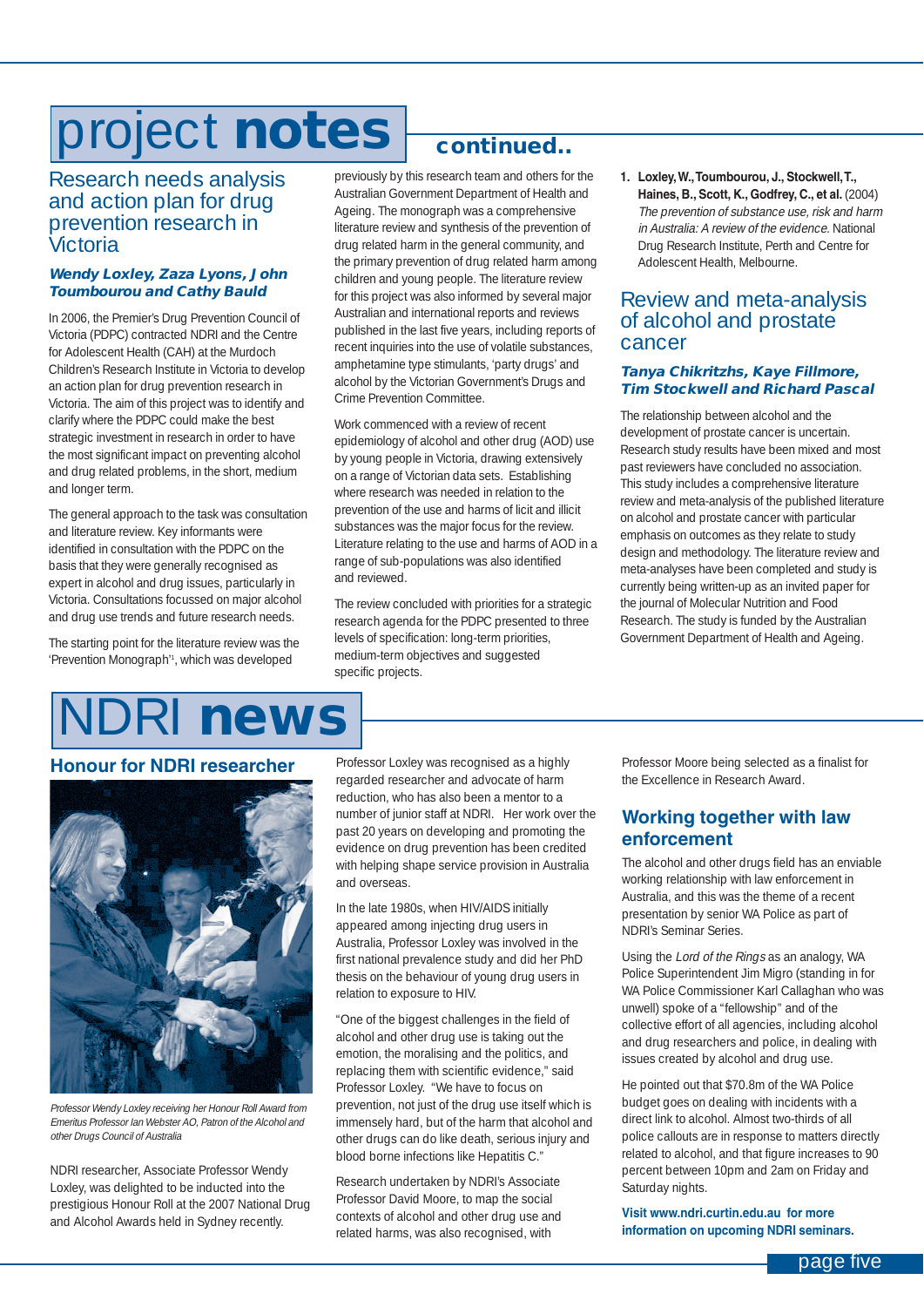# centre lines

# ab**stracts**

Positive and negative aspects of participation in illicit drug research: Implications for recruitment and ethical conduct **Monica Barratt, Josephine Norman and Craig Fry**

International Journal of Drug Policy, 2007, 18, (3), pp 235-238

Improved understanding of incentives and barriers to drug user research participation may improve study recruitment, retention and outcomes and enhance the ethical acceptability of illicit drug research. In Melbourne, Australia during 2001–2004, 507 injecting drug users were recruited from Needle and Syringe Programs and asked to nominate the 'best' and 'worst' things about research. Commonly reported positive aspects of drug research were its capacity to provide valid information about drug use (39%), the potential to improve drug-related policies and practices (20%) and benefits to the community (14%). Reported negative aspects of drug research included concerns about lack of or negative impact of research findings (31%), personal dislikes about research projects such as discomfort (27%), inconvenience (21%) and risk (9%). IDU may participate in non-intervention research because of expected benefits for themselves and others, and may be discouraged from involvement by personal discomfort, inconvenience and risk, or a perceived lack of impact or benefit. To enhance recruitment to nonintervention research and fulfil ethical obligations investigators should (1) actively consider how best to minimise the IDU-defined negative aspects of research, and (2) clarify for prospective participants the intended impact of the research on policy and practice.

#### Moderate alcohol use and reduced mortality risk: Systematic error in prospective studies and new hypotheses

#### **Kaye Fillmore, Tim Stockwell, Tanya Chikritzhs, William Kerr and Alan Bostrom**

Annals of Epidemiology, 2007, 17, pp S16-23

We have provided recent evidence suggesting that a systematic error may be operating in prospective epidemiological mortality studies that have reported ''light'' or ''moderate'' regular use of alcohol to be ''protective'' against coronary heart disease. Using meta-analysis as a research tool, a hypothesis first suggested by Shaper and colleagues was tested. Shaper et al suggested that people decrease their alcohol consumption as they age and become ill or frail or increase use of medications, some people abstaining from alcohol altogether. If these people are included in the abstainer category in prospective studies, it is reasoned that it is not the absence of alcohol elevating their risk for coronary heart disease (CHD) but, rather, their ill health. Our meta-analytic results indicate that the few studies without this error (i.e., those that did not contaminate the abstainer category with occasional or former drinkers) show abstainers and ''light'' or ''moderate'' drinkers to be at equal risk for all-cause and CHD mortality. We explore the history of this hypothesis, examine challenges to our meta-analysis, and discuss options for future research.

#### Does the consumption of green tea reduce the risk of lung cancer among smokers?

#### **Wenbin Liang, Colin Binns, Le Jian and Andy Lee**

Evidence-based Complementary and Alternative Medicine, 2007, 4, (1), pp 17-22

Experimental and epidemiological studies were reviewed to assess whether the consumption of green tea could reduce the risk of lung cancer in smokers. Articles published since 1990 were located by searching electronic databases PubMed, Ovid and Science Direct, using keywords 'lung cancer', 'tea' and 'smoking' without any restriction on language. After relevant articles had been located, further papers were obtained from their reference lists. Evidence from experimental studies (in vitro animal and human trials) suggested that regular intake of green tea may be protective against tobacco carcinogens. However, the mechanism behind the protective effect is only partly understood. In most of the epidemiological studies reviewed, the green tea exposure was within 5 years of the interview or follow-up, which would coincide with the induction period and latent period of lung cancer. Longer term studies are thus needed to further quantify the cancer risk. There is some evidence suggesting regular intake of green tea at high level (>3 cups per day) may reduce the risk of smokers developing lung cancer. Improvement in measuring green tea intake is required in order to confirm the evidence from epidemiological studies.

### Alcohol and breastfeeding: What do Australian mothers know?

#### **Roslyn Giglia and Colin Binns**

Asia Pacific Journal of Clinical Nutrition, 2007, 16, Suppl 1, pp 473-477

**Background:**Drinking alcohol during pregnancy can cause many birth defects and developmental disabilities. There is considerable information available for pregnant women regarding the dangers of drinking alcohol during this time. Postpartum, many women enter the period of lactation, which can last for several months to years. However information regarding safe levels of alcohol consumption during lactation is limited despite potential harmful effects on infant development and maternal lactational performance.

**Methods:** A descriptive study using qualitative methods. Data was collected in focus groups interviews conducted from February 2004 to December 2005. Women eligible to participate in the focus groups were currently breastfeeding or had been breastfeeding within the previous 12 months.

**Results:**Seventeen women aged 28 to 41 years participated in postpartum focus groups. The mothers were largely unaware of the effects of alcohol on breastfeeding performance and the development of the infant. The majority of the women in the focus groups expressed concern at the lack of information available regarding 'safe' alcohol consumption practices during lactation and reported being more diligent during pregnancy with regard to abstaining from alcohol.

**Conclusion:** There is a variable level of knowledge regarding consuming alcohol and breastfeeding among Australian mothers. The majority of participants were aware of the recommendations regarding alcohol during pregnancy and felt that a similar level of information was required to provide direction and support during lactation.

#### Benzodiazepine use and harms among police detainees in Australia **Wendy Loxley**

#### Trends and issues in crime and criminal justice, No.336, May 2007, Australian Institute of Criminology, Canberra

This paper investigates self-reported prevalence, patterns of use and potential harms of benzodiazepine use in a sample of adult police detainees using data from the Drug Use Monitoring in Australia (DUMA) program for the period 1999 to 2005. Of the sample, 15 percent had used illegal benzodiazepines in the previous 12 months, and around 13 percent had used prescribed benzodiazepines in the previous fortnight. The extent of self-reported benzodiazepine dependence was much lower than that for heroin, and similar to that for amphetamines. There is evidence of use of benzodiazepines in conjunction with other drugs, particularly heroin and amphetamines, which indicates a greater risk of possible harms, notably heroin overdose. Although these are preliminary findings only, they point to the value of further analysis to reveal more complex patterns of behaviour and use.

### Is Australia 'fair dinkum' about drug education in schools?

#### **Richard Midford**

Drug and Alcohol Review, 2007, 26, (4), pp 421-427

School drug education is seen by governments as an ideal prevention strategy because it offers the potential to stop use by the next generation. Australian schools substantially expanded drug education during the 1960s in response to rising use by young people, and in 1970 the first national drug education program was launched. In the mid 1990s the level and quality of drug education increased noticeably. Unfortunately, subsequent national initiatives have failed to capitalise on the gains made during this period. Some good quality, independent research such as the Gatehouse Project and the School Health and Alcohol Harm Reduction Project (SHAHRP) has been conducted in Australia. However, national level momentum is being lost, because there is little commitment to the development of evidence based mass programs. In this climate drug education has become vulnerable to short term decision making that emphasises palatable, policy driven outcomes and focuses on strategies designed to bolster the legitimacy of these goals. So is Australia 'Fair Dinkum' about drug education in schools? There is a history of innovation, and past programs have left behind pockets of expertise, but the challenge is to continuously invest in methods with evidence of success, rather than settle for cyclical programs driven by the political and moral palliatives of the day. To do less is to fail the young people of Australia.

page six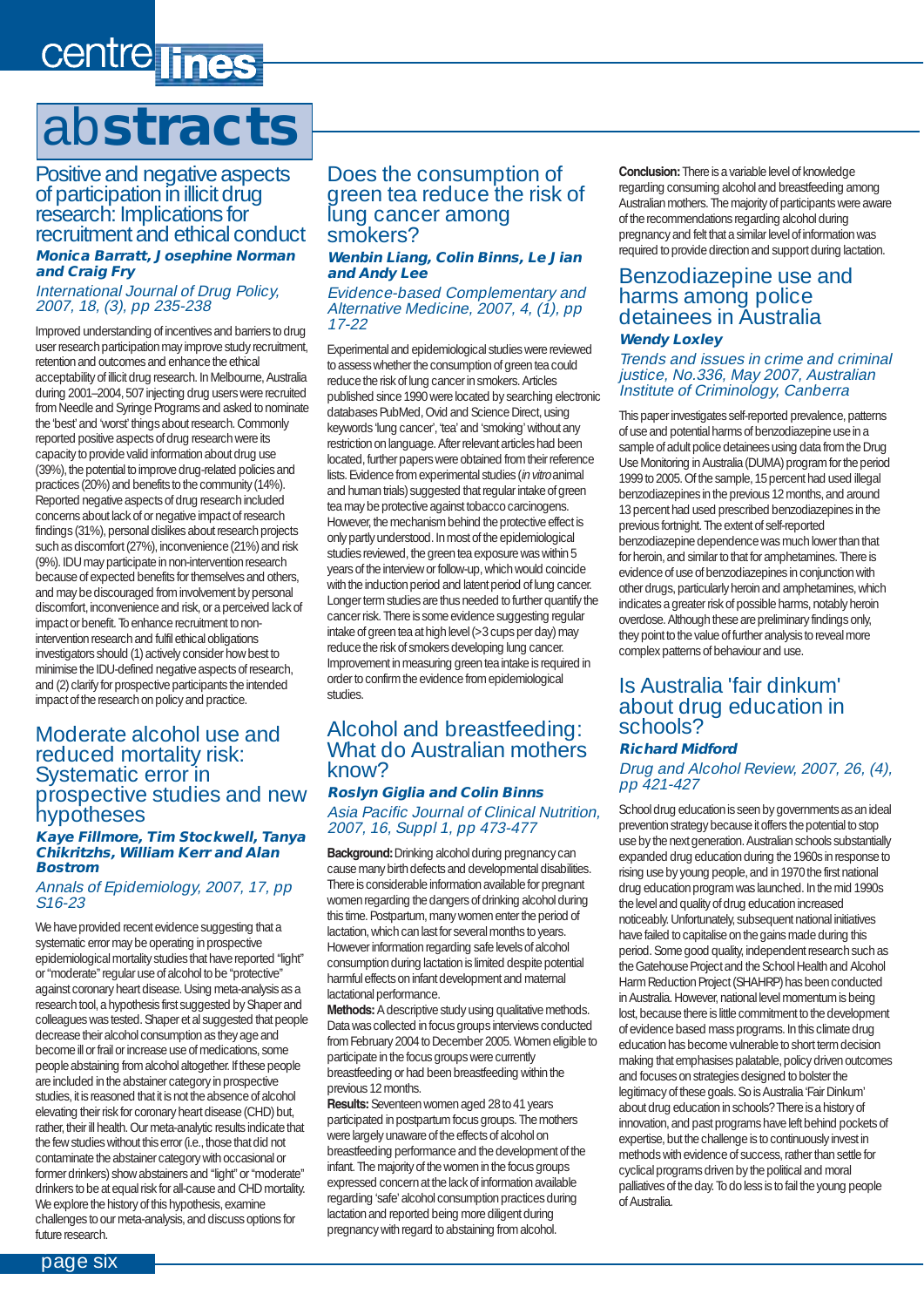### ab**stracts**

#### Alcohol-caused mortality in Australia and Canada: Scenario analyses using different assumptions about cardiac benefit

#### **Tim Stockwell, Tanya Chikritzhs, Kaye Fillmore, William Kerr, Jürgen Rehm and Ben Taylor**

Journal of Studies on Alcohol, 2007, 68, (3), pp 345-352

**Objective:**The purpose of this study was to examine how definitions of abstainers in prospective studies of alcohol and mortality influence estimates of the extent of coronary heart disease (CHD) protection due to low-risk alcohol consumption.

### **continued..**

**Method:** Meta-analyses were conducted on 35 prospective studies categorized according to the presence of up to two postulated errors for men and women regarding the classification of abstainers. Risk of death from CHD was estimated to calculate age-gender specific etiological fractions for application to mortality data for Australia and Canada in 2002. Controls for study characteristics were age, history of illness, and smoking status. Abstainers were classified as (1) lifelong abstainers, ex-drinkers, and occasional drinkers both classification errors present; (2) lifelong abstainers and ex drinkers one error; and (3) lifelong abstainers only. Low-risk consumption was defined as up to 24 g, on average, per day for women and 44 g for men; elevated risk consumption was defined as more than 24 g on an average day for women and more than 44 g for men. Higher daily alcohol consumption was classified as high risk.

**Results:**Significant CHD protection was found for both men (odds ratio [OR] .79) and women (OR .89) only in studies committing both errors; it was found for women only in studies with occasional drinker error (OR .75) and for neither gender in the few available error-free studies. Estimates of net alcohol-caused deaths in 2002 varied accordingly, from -1,405 to 2,479 for Australia and from 4,321 to 7,319 for Canada.

**Conclusions:**There is a need for CHD mortality studies that use lifelong abstinence as the reference point for estimating CHD protection. There may be gender differences in CHD protection. Separate estimates for the effects of low- and elevated-risk alcohol consumption on mortality should be made and communicated.

# recent **publications**

### MONOGRAPHS AND TECHNICAL REPORTS

**Duff,C.,Johnston,J.,Moore,D.and Goren,N.**(2007) 'Dropping, connecting, playing and partying': Exploring the social and cultural contexts of ecstasy and related drug use in Victoria. Premier's Drug Prevention Council, Melbourne.

**Dunn,M.,Degenhardt,L.,Campbell,G.,George,J., Johnston,J.,Kinner,S.A.,Matthews,A.,Newman,J.** and White, N. (2007) Australian trends in ecstasy and related drug markets 2006: Findings from the Ecstasy and related Drugs Reporting System (EDRS). NDARC Monograph No. 61. National Drug and Alcohol Research Centre, University of New South Wales, Sydney.

**Fetherston, J. and Lenton, S.** (2007) WA drug trends 2006: Findings from the Illicit Drug Reporting System (IDRS).NDARC Technical Report No. 268. National Drug and Alcohol Research Centre, University of New South Wales, Sydney.

**George, J. and Lenton, S.** (2007) WA trends in ecstasy and related drug markets 2006: Findings from the Ecstasy and related Drugs Reporting System (EDRS). NDARC Technical Report No. 275. National Drug and Alcohol Research Centre, University of New South Wales, Sydney.

**O'Brien,S.,Black,E.,Degenhardt,L.,Roxburgh,A., Campbell,G.,de Graff,B.,Fetherston,J.,Jenkinson,R., Kinner, S.A., Moon, C. and White, N.** (2007) Australian drug trends 2006: Findings from the Illicit Drug Reporting System (IDRS). NDARC Monograph No. 60. National Drug and Alcohol Research Centre, University of New South Wales, Sydney.

**Stearne, A.** (2007). Drug and alcohol services association of Alice Springs community-based outreach program: Final evaluation report. National Drug Research Institute, Curtin University of Technology, Perth.

### PUBLISHED ARTICLES, CHAPTERS AND BOOKS

Barratt, M.J., Norman, J.S. and Fry, C. (2007) Positive and negative aspects of participation in illicit drug research: Implications for recruitment and ethical conduct. International Journal of Drug Policy, 18, (3), pp 235-238.

**Fillmore,K.,Stockwell,T.R.,Chikritzhs,T.,Kerr,T.and Bostrom,A.**(2007) Moderate alcohol use and reduced mortality risk: Systematic error in prospective studies and new hypotheses. Annals of Epidemiology,17, pp S16-23.

**George,J.and Kinner,S.A.**(2007) Alcohol consumption and mental health among regular ecstasy users in Australia. EDRS Drug Trends Bulletin, April 2007. National Drug and Alcohol Research Centre, University of New South Wales, Sydney.

**Giglia,R.C,and Binns,C.W.**(2007) Alcohol and breastfeeding: What do Australian mothers know? Asia Pacific Journal of Clinical Nutrition, 16, Suppl 1, pp 473- 477.

**Liang,W.,Binns,C.W.,Jian,L.and Lee,A.**(2007). Does the consumption of green tea reduce the risk of lung cancer among smokers? Evidence-based Complementary and Alternative Medicine, 4, (1), pp 17-22.

**Loxley,W.**(2007) Benzodiazepine use and harms among police detainees in Australia. Trends and issues in crime and criminal justice, No.336, May 2007. Australian Institute of Criminology, Canberra.

**Midford,R.**(2007) Is Australia 'fair dinkum' about drug education in schools? Drug and Alcohol Review, 26, (4), pp 421-427.

**Moore,D.**(2007) Book review: B. Sanders (ed.). Drugs, clubs and young people. Health Sociology Review, 16, (1), pp 91-92.

**Stockwell,T.R.,Chikritzhs,T.,Fillmore,K.,Kerr,W., Rehm,J.and Taylor,B.**(2007) Alcohol-caused mortality in Australia and Canada: Scenario analyses using different assumptions about cardiac benefit. Journal of Studies on Alcohol, 68, (3), pp 345-352.

### **NDRI establishes Melbourne Office**

NDRI has established a satellite office in Melbourne to augment the Institute's main operations in Perth. The Melbourne office is home to a group of research staff including Ethnographic Program Project Leader Associate Professor David Moore and four PhD scholars. Staff are conducting or collaborating on a number of research projects that will benefit from them being located in Melbourne.

#### **Contact details are as follows:**

- Associate Professor David Moore (Ethnographic Program Project Leader) (03) 9412 9900, d.moore@curtin.edu.au
- Amy Pennay (Ethnographic Program) (03) 9412 9901, amy.pennay@postgrad.curtin.edu.au
- Monica Barrett (Illicit Drugs) 03 9412 9902, monica.barratt@postgrad.curtin.edu.au
- Rachael Green (Ethnographic Program) 03 9412 9903, r.green@curtin.edu.au
- Christine Siokou (Ethnographic Program) 03 9412 9994

**Address: Unit 7, 19-35 Gertrude St, Fitzroy, 3065 Fax: 03 9412 9912**

page seven